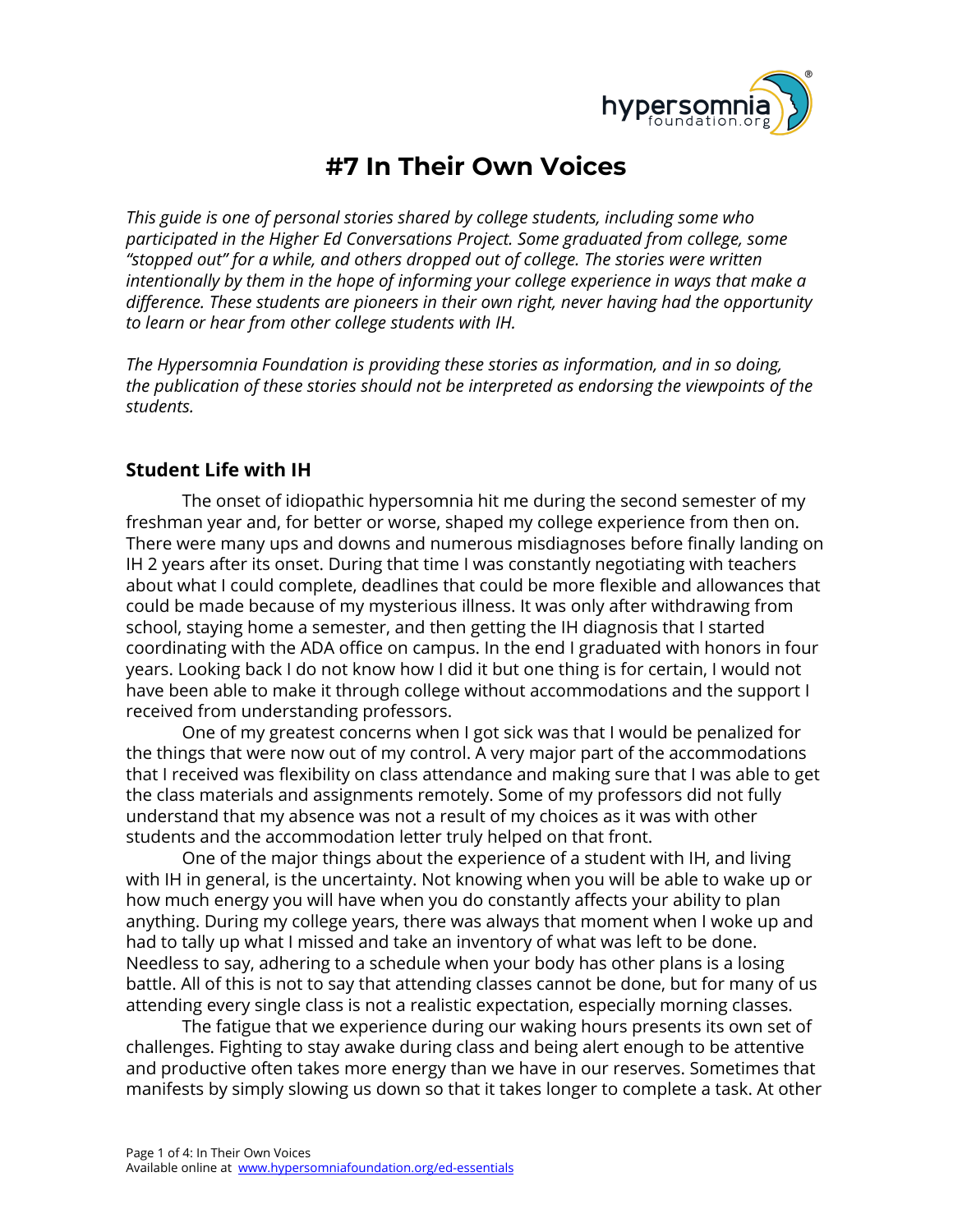

times it prevents us from focusing on a page or a screen and comes paired with a headache. Each of these is quite prohibitive when it comes to completing work in a tight time frame.

This extends beyond academics to everyday tasks, when energy is low you have to budget it so the amount of things that you can accomplish in a day gets severely limited. Going to the bathroom or to the kitchen to feed yourself become monumental tasks that require the use of all the energy you have to give so your to-do list goes to the wayside. On campus eating is an even bigger challenge especially if you are not awake when the cafeterias are open.

Because this illness is hard to see in the moments that we are alert (or skillfully faking alertness) and even harder for others to distinguish from their own tiredness having the accommodations letter was truly key in reaching an understanding with teachers unfamiliar with true fatigue.

# **Undiagnosed IH and College**

I was undiagnosed in college. The most important thing that I did in order to graduate on time was communicate with people, friends, professors, and classmates. I took the time to get to know a handful of people and let them get to know me. This built relationships and trust which went a long way at a small school.

When I did somewhat disruptive things, like set my alarm early with the optimism that I would actually wake up and snoozed it 25 times, my roommates (and neighbors, the walls were pretty thin) would be annoyed, but I think they learned to live with it because they cared about me. They didn't necessarily "know" me considering I had just met them at college, but the human connection that I had with them seems to have made my "quirks" tolerable.

I unfortunately had an 8:30am class one semester. The professor was strict, and there was a penalty on your grade for being late more than three times. I was late more often than not, but I spoke with my professor candidly, and simply apologized and let him know that I wasn't trying to be disruptive or disrespectful.

No one knew that I had a legitimate debilitating condition at the time (not even me!). I've taken some time to reflect on my experience with school, and I believe that making it clear to people that were depending on me that my intentions were good and being sincere was the key to graduating.

# **College & Hypersomnia**

As my high school senior year ended, the anticipation of college grew. I would listen to my peers as their excitement grew. College, the first step in adulthood and independence. Making your own choices and selecting your own schedules. Living life to the fullest, while working hard on your education. For me, newly diagnosed with hypersomnia but suffering for years, I had a different focus. When was I going to nap? How can I get through an entire day of school, complete homework, a part-time job and then socialize with friends? I had a routine, I went to high school, rushed home to sleep,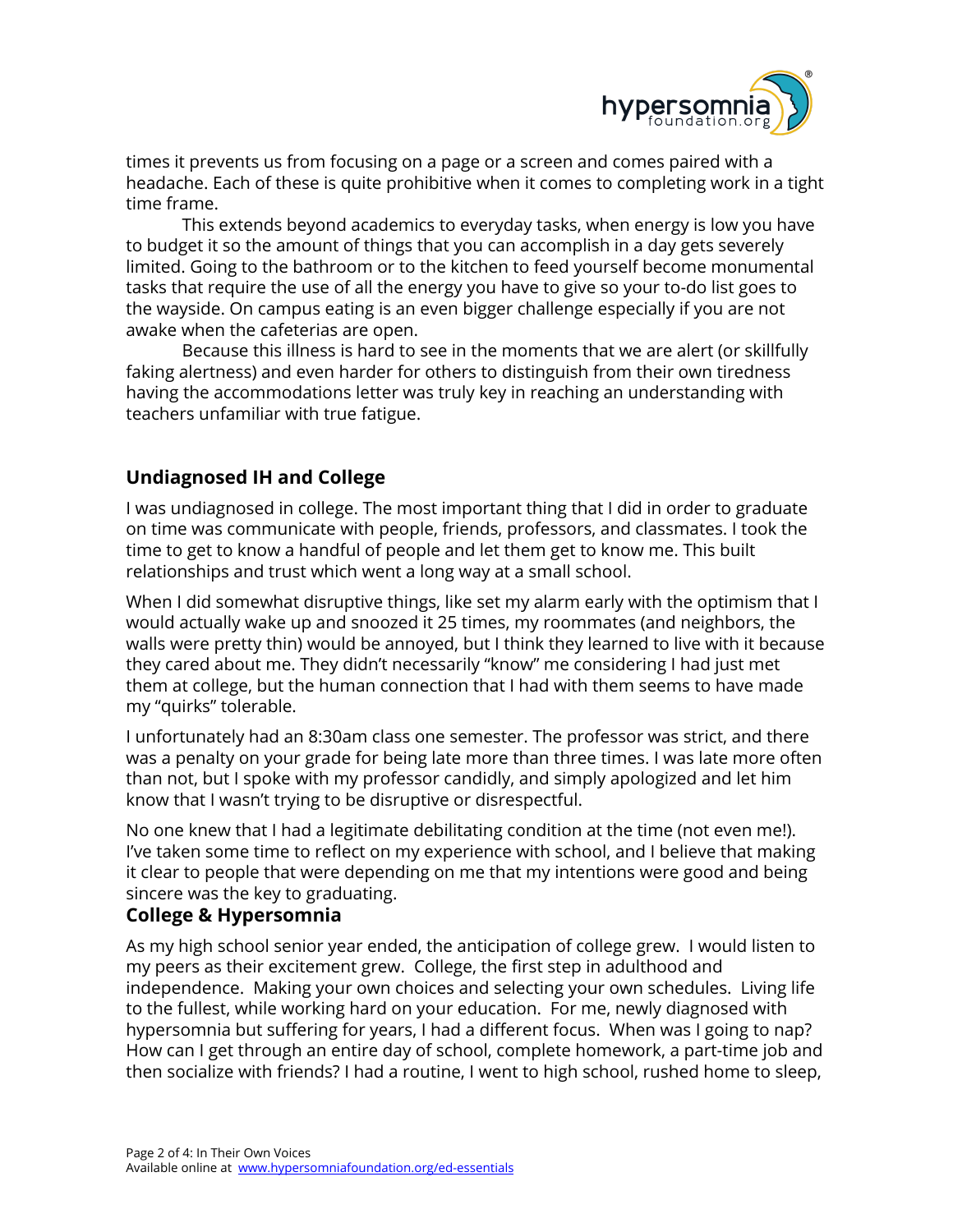

woke up for a bit and slept the night away. I was able to get though teenage life being a slave to my sleep needs.

My concern and anxiety were well founded. College life was not a friend to my sleep disorder. Each day of college was a challenge. Not only fighting my extreme need to sleep but how to function with debilitating brain fog. College professors and administrators were uneducated on what hypersomnia was and how it affected a student. I was on my own to find a way to navigate college life. It was difficult, but I did it. Attendance was a struggle. Both sleep and doctor appointments kept me away from classes often.

Without a visible physical disability or one that is commonly understood, it is very hard to receive accommodations and understanding by college administrators, even with a doctor's note. Once they heard "hypersomnia" their reaction was "we are all sleepy" and the conversation was over along with the willingness to understand the illness.

With support from family and understanding friends, I was able to complete college.

# **Adjustments in College:** *Academic and Personal*

By Olivia Robbins, BA\*

### **Academic Adjustments**

- **Working with the Office of Student Services** (*i.e., office providing disability services on this student's campus*)
	- **○** Allowed to make up tests and examinations when absent from class
	- **○** Extended time to hand in assignments
	- **○** Copies of notes, lectures and PowerPoint presentations
	- **○** Excused absences (this varied based by professor/course and what was deemed 'reasonable')
		- When I had especially long bouts of sleep, the office of student services would send out a letter to my professors that officially covered the affected dates
	- **○** Priority registration for classes so that I could better craft a schedule more agreeable with my sleep schedule
		- When I needed to adjust my schedule, the office of student services would provide a letter to help facilitate the change

#### **● Working with the Professors**

- **○** For many of my classes, the work produced and the testing became the bases of my grades instead of weighing class participation and attendance
- I coordinated Incomplete grade statuses and guidelines for the completion of those grades directly with the professors

# **Personal Adjustments**

# **● For Academic Work**

**○** In group projects, I made sure to have my contribution on the front end of the projects and then helped out when I could later in the project